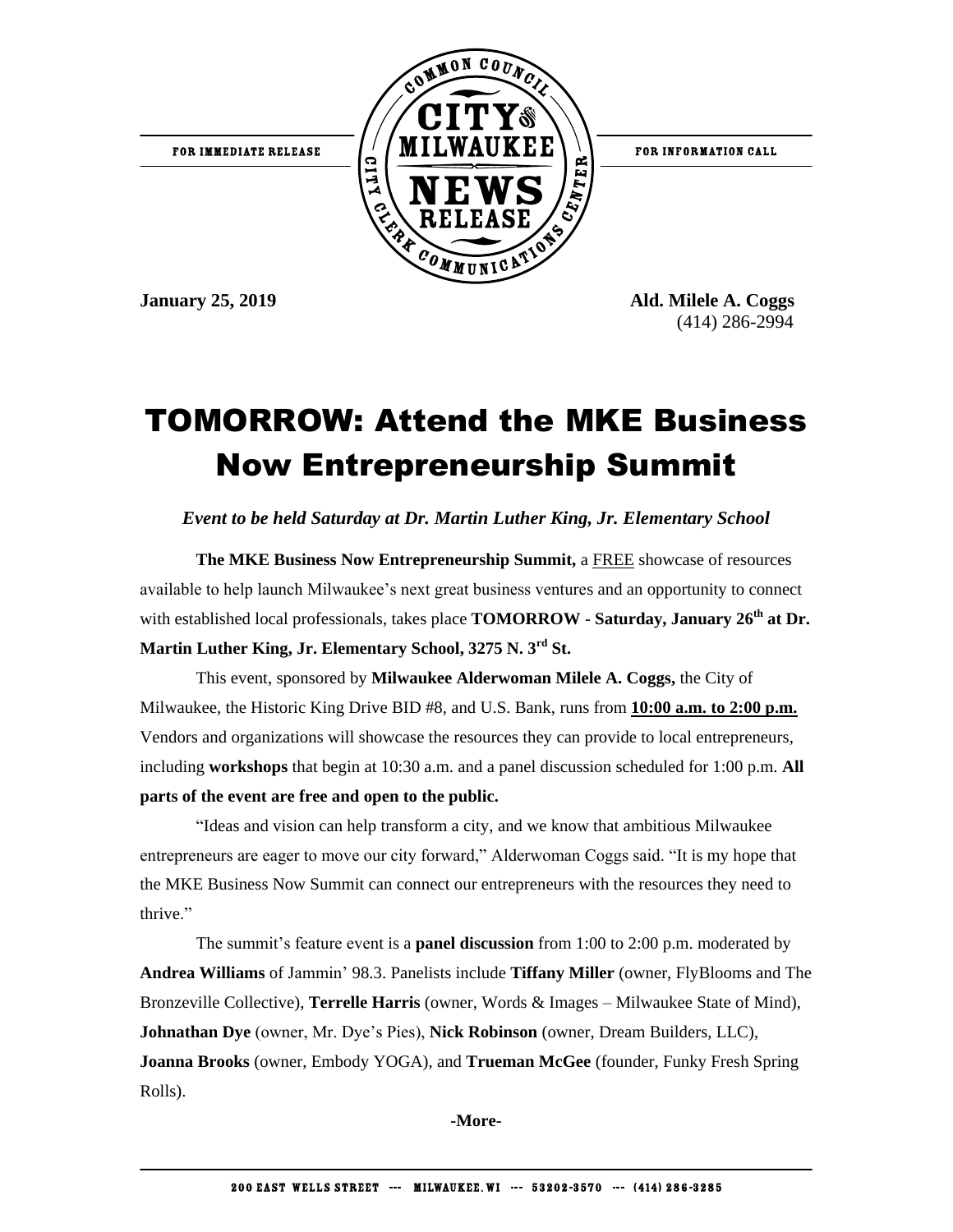#### **MKE Business Now/ADD ONE**

Four workshops begin the summit: **"Options for Business Financing"** at 10:30 a.m. presented by U.S. Bank and the Wisconsin Women's Business Initiative Corporation (WWBIC); **"Navigating the Tech Space"** at 11:15 a.m. presented by Khalif & Que El-Amin, owners of Young Enterprising Society; "**Grants, Contracts, and More…"** at 11:15 a.m. presented by the Office of Small Business Development, LISC, and the Department of City Development; and "**Followers, Fans, and Funds: The \$ Impact of Social Media IRL"** at 12:00 p.m., presented by Ebony Ssali, owner of Ssali Media Group.

Additionally, staff members from the following organizations will be on hand to answer questions including:

- African American Chamber of Commerce
- Milwaukee Urban League
- City of Milwaukee Department of Neighborhood Services
- Department of City Development Real Estate
- Prism Technical Management & Marketing Services, LLC
- U.S. Bank
- C. Renee Consulting and Management Group
- Milwaukee Economic Development Corporation (MEDC)
- Historic Mitchell Street BID #4
- Historic King Drive BID #8
- Center Street BID #39
- U.S. Small Business Administration WI District Office
- Riverworks Development Center Corp.
- City of Milwaukee Environmental Collaboration Office (ECO)
- S.C.O.R.E.
- City of Milwaukee License Division
- Associated Bank
- Town Bank
- City of Milwaukee Permit Office
- Milwaukee Public Library Business Technology Periodicals & Design
- Wisconsin Women's Business Initiative Corporation (WWBIC)
- CIBC Bank
- Milwaukee County Business Development
- Marquette University Law and Entrepreneurship Clinic
- City of Milwaukee Workforce Development
- Scale Up Milwaukee
- City of Milwaukee Office of Small Business Development (OSBD)
- Housing Authority Section 3
- 4C for Children
- WHEDA
- Artists Working in Education (AWE)

**-30-**